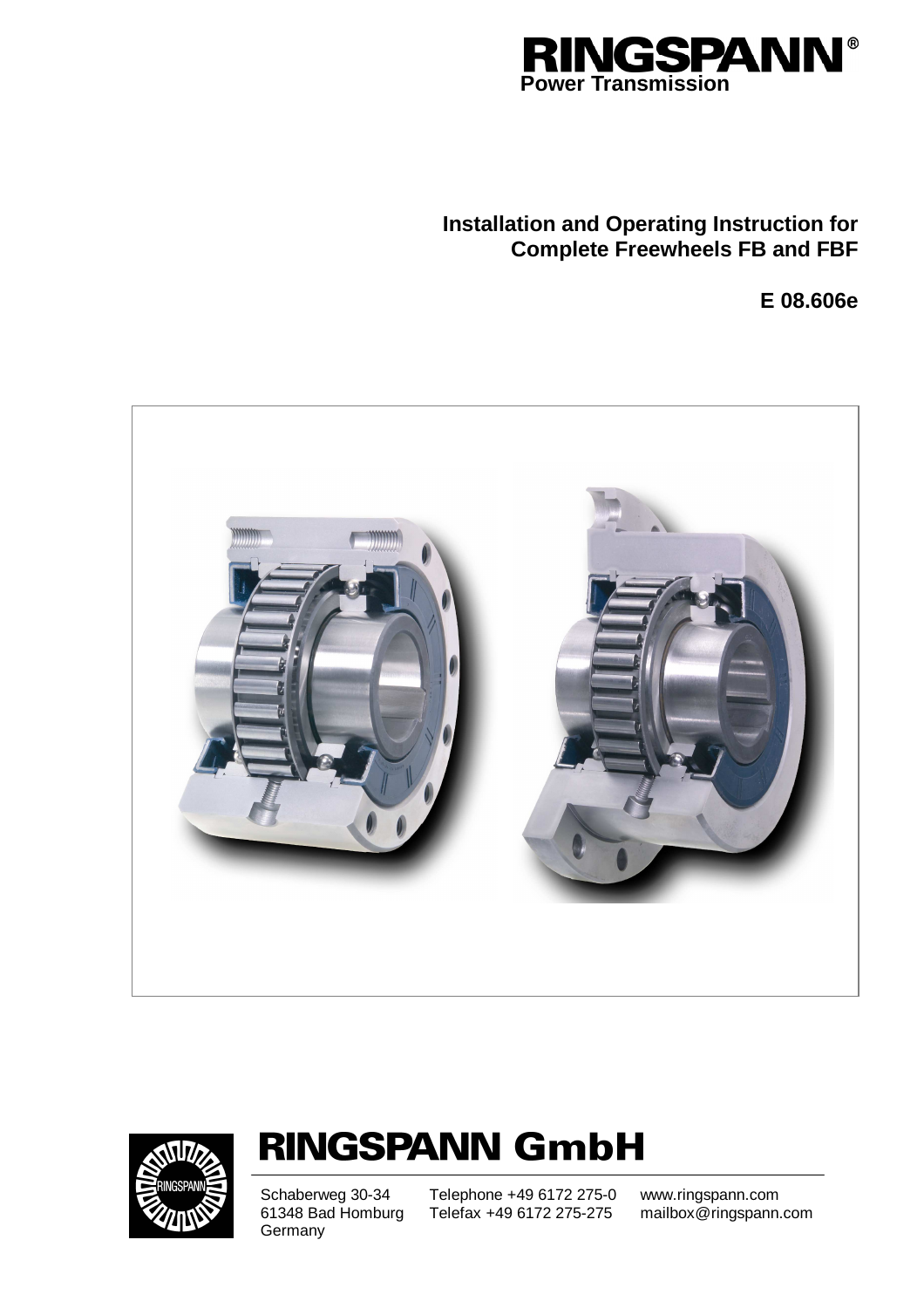# **Important**

Please read these instructions carefully before installing and operating the product. Your particular attention is drawn to the notes on safety.

These installation and operating instructions are valid on condition that the product meets the selection criteria for its proper use. Selection and design of the product is not the subject of these installation and operating instructions.

Disregarding or misinterpreting these installation and operating instructions invalidates any product liability or warranty by RINGSPANN; the same applies if the product is taken apart or changed.

These installation and operating instructions should be kept in a safe place and should accompany the product if it is passed on to others – either on its own or as part of a machine – to make it accessible to the user.

# **Safety Notice**

- Installation and operation of this product should only be carried out by skilled personnel.
- Repairs may only be carried out by the manufacturer or accredited RINGSPANN agents.
- If a malfunction is indicated, the product or the machine into which it is installed, should be stopped immediately and either RINGSPANN or an accredited RINGSPANN agent should be informed.
- Switch off the power supply before commencing work on electrical components.
- Rotating machine elements must be protected by the purchaser to prevent accidental contact.
- Supplies abroad are subject to the safety laws prevailing in those countries.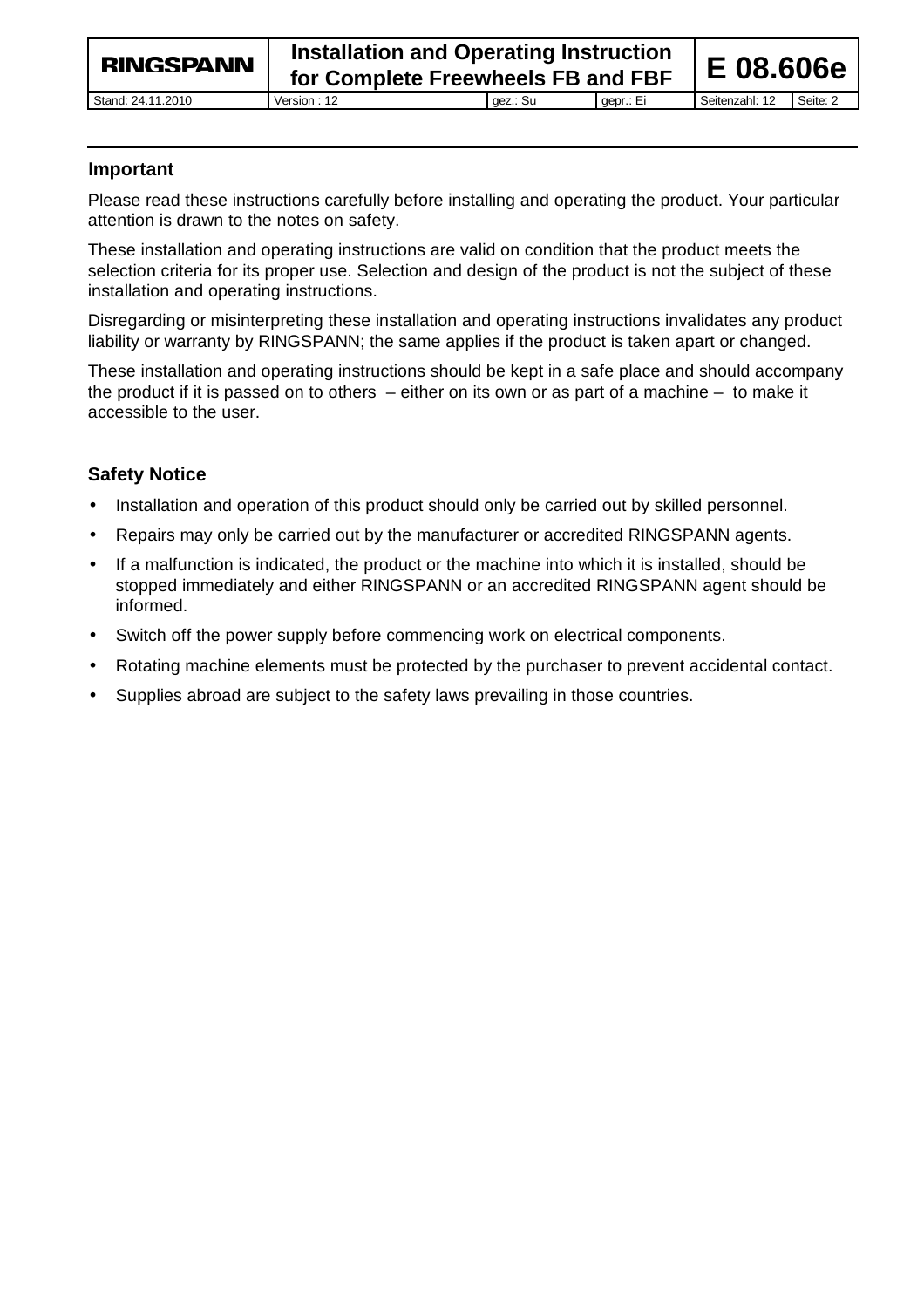**1. General introduction** 

Complete Freewheels FB and FBF are machine elements with particular characteristics:

- In one direction of rotation there is no contact between the inner and outer ring; the freewheel is in freewheeling operation.
- In the other direction of rotation there is contact between the inner and outer ring; in this direction it is possible to transmit high torque.

Complete Freewheels FB and FBF are used as:

- **Backstops**
- Overrunning Clutches
- Indexing Freewheels



# **Caution!**

As freewheels can be used as safety components, it is important to observe these installation and operating instructions carefully.

#### **2. Applications of Freewheels**

#### 2.1 Application as Backstop

Freewheels are used as backstops if reverse rotation of the operating direction is to be prevented. In many machines and installations, for technical safety or functional reasons, it is necessary to ensure that you are working in just one specified direction of rotation. This is why there are legal stipulations requiring a mechanical safety device for the operation of, e.g. conveyor systems.

The normal operating mode of a backstop is freewheeling operation; the locking (torque transmission) is performed at zero speed. The immediate engagement of the clamping elements ensures the required high operating safety.

#### 2.2 Application as Overrunning Clutch

The overrunning clutch engages machines or machine parts and automatically interrupts their contact as soon as the driven part of the overrunning clutch is turned faster than the driving part. In many cases, this can replace a more expensive externally actuated clutch.

With overrunning clutches the engagement take place in the driving operation (torque transmission), while in freewheeling operation the torque transmission between the inner and outer ring is interrupted. In driving operation the speeds of the inner and outer ring are equal, while in freewheeling operation they are different.

#### 2.3 Application as Indexing Freewheel

The indexing freewheel transmits a back-and-forth motion into a stepped rotation (indexed feed). The RINGSPANN indexing freewheel works precisely and quietly and enables an infinitly adjustable setting of the feed.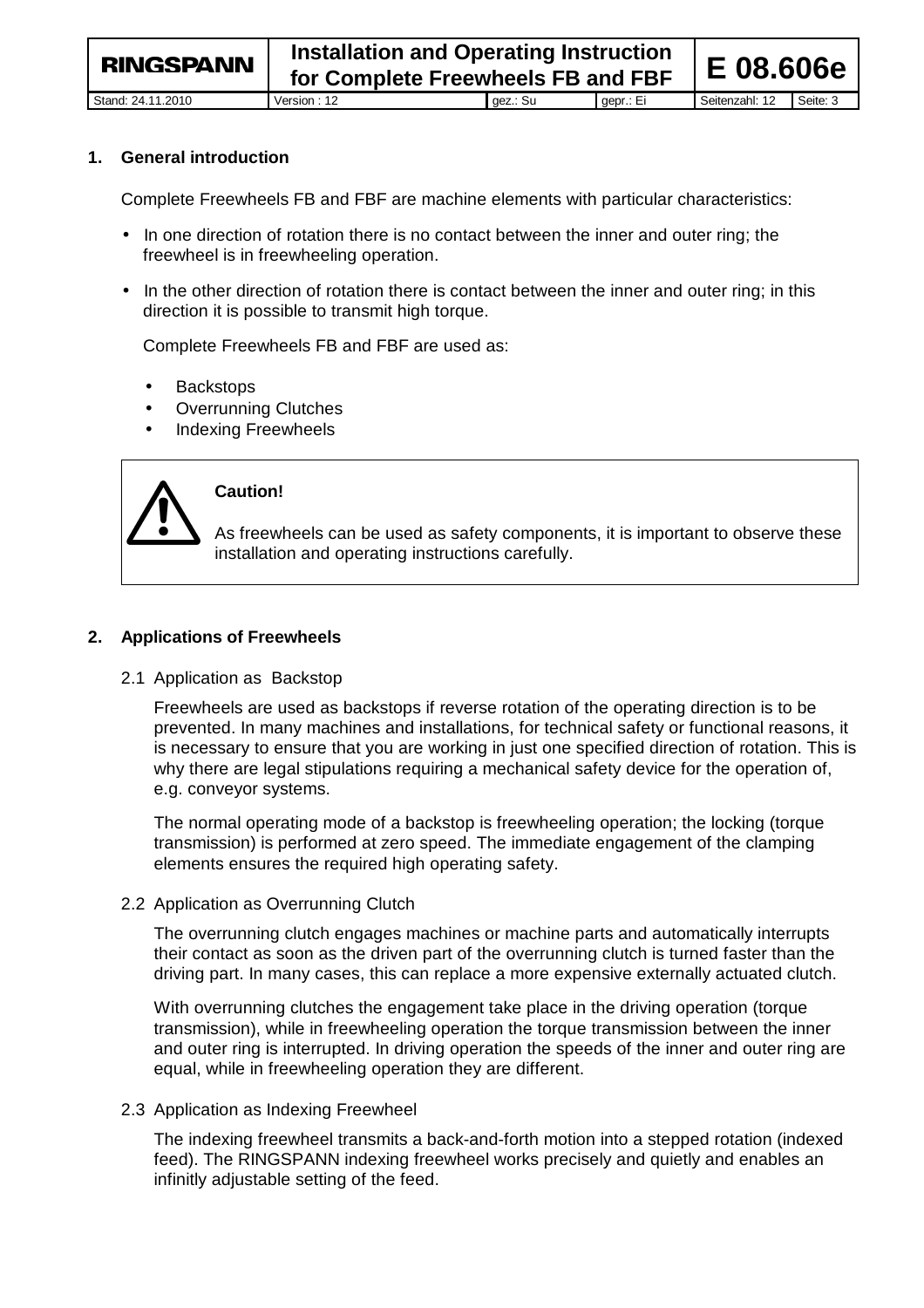| <b>RINGSPANN</b>  | Installation and Operating Instruction<br>for Complete Freewheels FB and FBF |          |           | E 08.606e      |          |
|-------------------|------------------------------------------------------------------------------|----------|-----------|----------------|----------|
| Stand: 24.11.2010 | Version: 12                                                                  | gez.: Su | gepr.: Ei | Seitenzahl: 12 | Seite: 4 |

### **3. Design**





Size FB 24 to FB 270 Size FB 340 to FB 440 Fig. [1]





Fig. [2]

Size FBF 24 to FBF 270 Size FBF 340 to FBF 440

Complete Freewheels FB and FBF are designed as shown in Fig. [1] (FB) or Fig. [2] (FBF). The essential functional components are the inner ring (1), the sprags (2), the outer ring (3), the bearings (4), the seals (5), the cover (6), the screws (7) and the lubricant.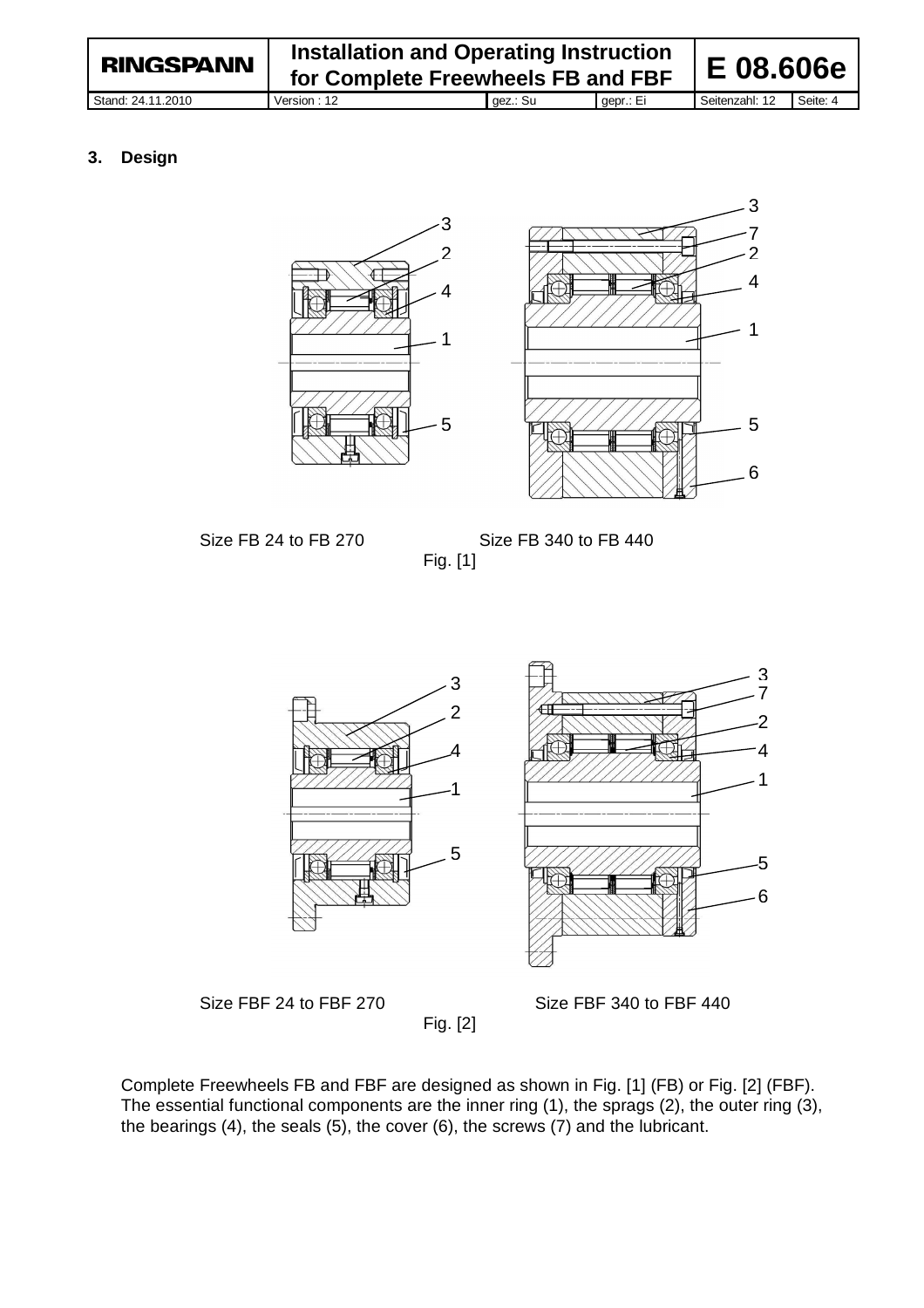#### **4. Types**

Complete Freewheels FB and FBF are available in 5 different types.

4.1 Standard type

This type is designed for universal use. It is identified by the suffix "F" at the end of the product designation. Example: FB 57 **...** F

4.2 Type with RIDUVIT®

This type is designed for extended service life using sprag coating It is identified by the suffix "T" at the end of the product designation. Example: FB 57 **...**T

### 4.3 Type with P-grinding

This type is designed for extended service life and indexing accuracy when used as indexing freewheel. It is identified by the suffix "P" at the end of the product designation. Example: FB 57 **...** P

4.4 Type with sprag lift-off Z

This type is designed for extended service life using sprag lift-off at high speed rotating outer ring. It is identified by the suffix "Z" at the end of the product designation.

Example: FB 57 **...** Z

### 4.5 Type with sprag lift-off X

This type is designed for extended service life using sprag lift-off at high speed rotating inner ring. It is identified by the suffix "X" at the end of the product designation.

Example: FB 57 **...** X



### **Please note!**

Further information especially on design, function and selection, permissible torques or permissible speeds of these freewheels is provided in RINGSPANN Catalog 84 "Freewheels". Please contact RINGSPANN GmbH if you need assistance.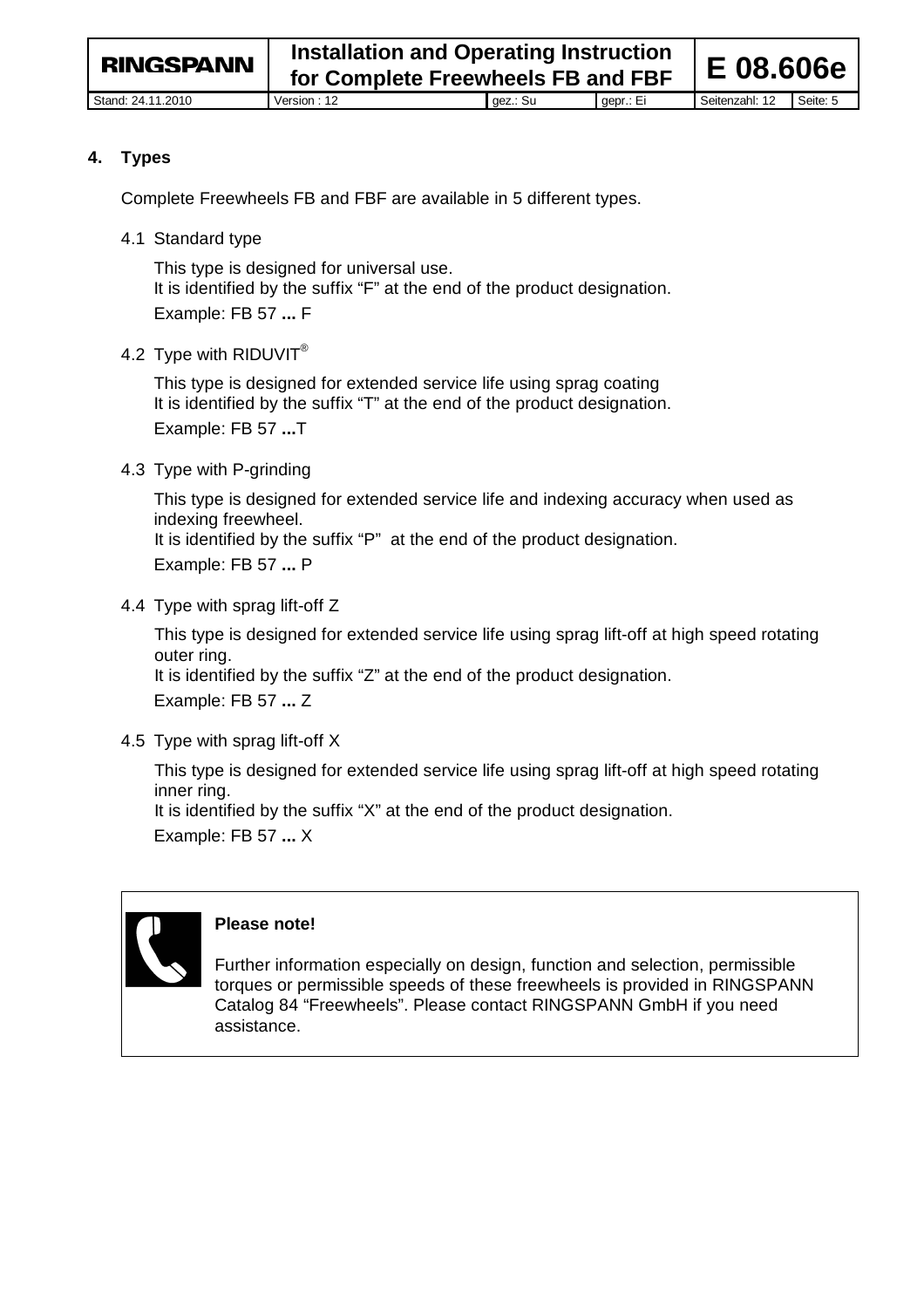#### **5. General instructions**



# **Caution!**

Reliable torque transmission between the freewheel is guaranteed only if the maximum permissible speed in driving operation of the freewheel is not exceeded.

**Operation at speeds in excess of the speeds permitted for the different operating modes can result in damage and overheating of the freewheel!**



# **Caution!**

The maximum permissible freewheel torque must not be exceeded due to torque peaks in specific applications.

The maximum freewheel torque should be calculated according to RINGSPANN Catalog 84. Please contact RINGSPANN if you need assistance.

**Freewheel damage resulting by excessive torque peaks impair component function and can result in excessive overheating of the freewheel!**



# **Danger to life and limb!**

When freewheels are used as backstops, it is essential to ensure that they can be released only when the machine or system is standing still and load-free.

**Release of the freewheel under load conditions results in uncontrolled reverse movement of the system.**

# **Caution!**

If the system is exposed to axial and/or radial loads, the roller bearings in the freewheel should be checked with reference to the rules for calculation provided by the bearing manufacturer. It is essential to ensure that bearings will not be damaged.

**Bearing damage can result in overheating and the impairment of freewheel function!**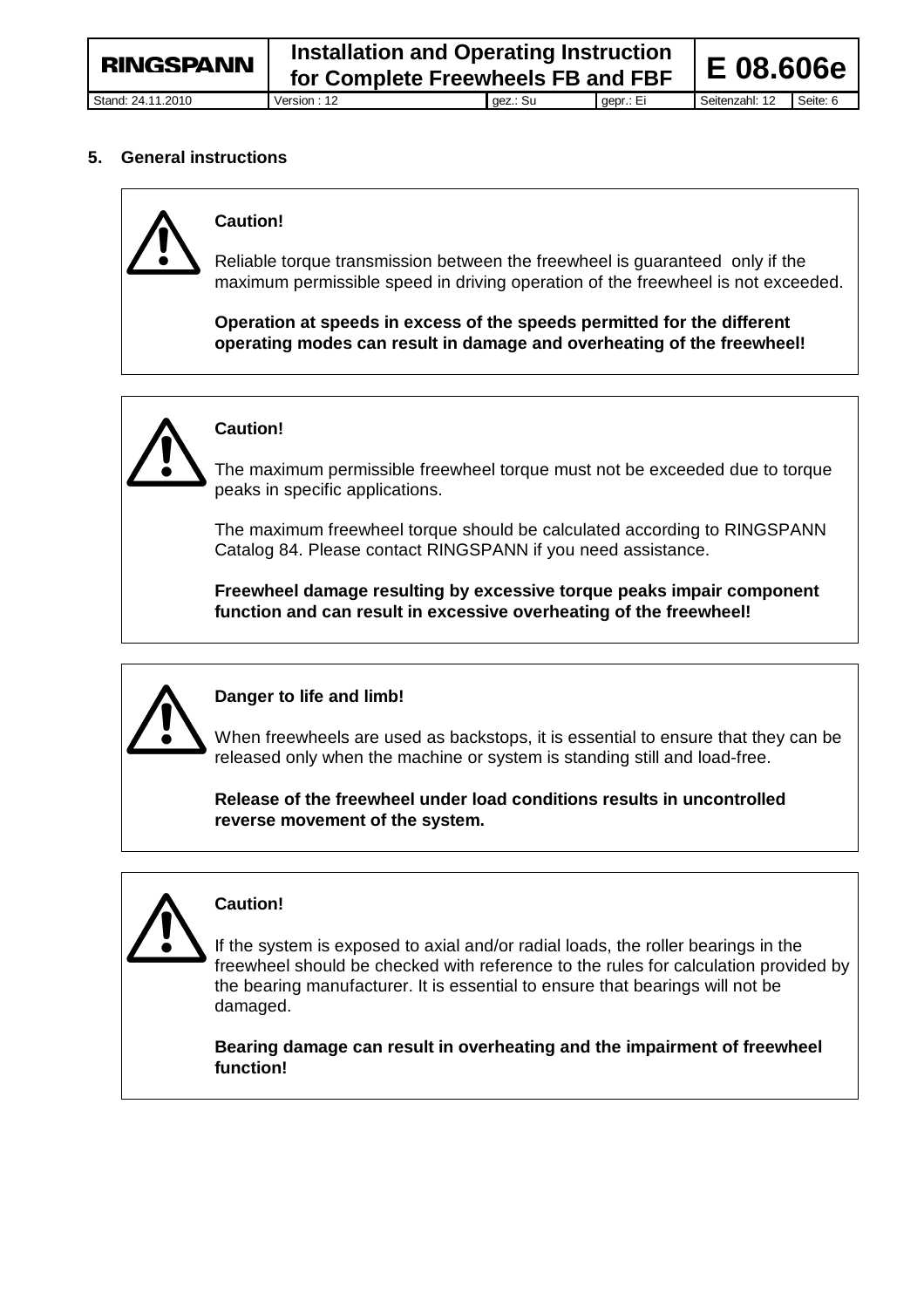

# **Caution!**

Torsion vibrations (amplitudes and frequencies which result in engagement and release of the freewheel in rapid succession) must be avoided.

**Torsion vibrations can result in overheating and the impairment of freewheel function!**



# **Caution!**

Seals must be correctly installed during the entire service life of the freewheel. In case of occurring leakages are the seals to renew in time.

**Seal damage can result in overheating and the impairment of freewheel function!**



# **Caution!**

Operation of freewheels with centrifugal sprag lift-off below the lift-off speed results in sprag wear. Occasional start and stop operations during operation below lift-off speed for periods of less than 20 second are permitted.

**Excessive sprag wear can result in overheating and the impairment of freewheel function!**

# **6. Condition at delivery**

The freewheels are delivered oil-filled and ready for installation. They are packed in anticorrosion paper.

### **7. Technical requirements for safe operation**

The bore in the inner ring normally has a tolerance of ISO H7. The tolerance of the shaft must be in this case ISO h6 or j6.

The key must have back play and may have only minimal width oversize, as otherwise the inner ring may be deformed.

The tolerance for the pilot diameter of the attachment part must be ISO H7 or J7.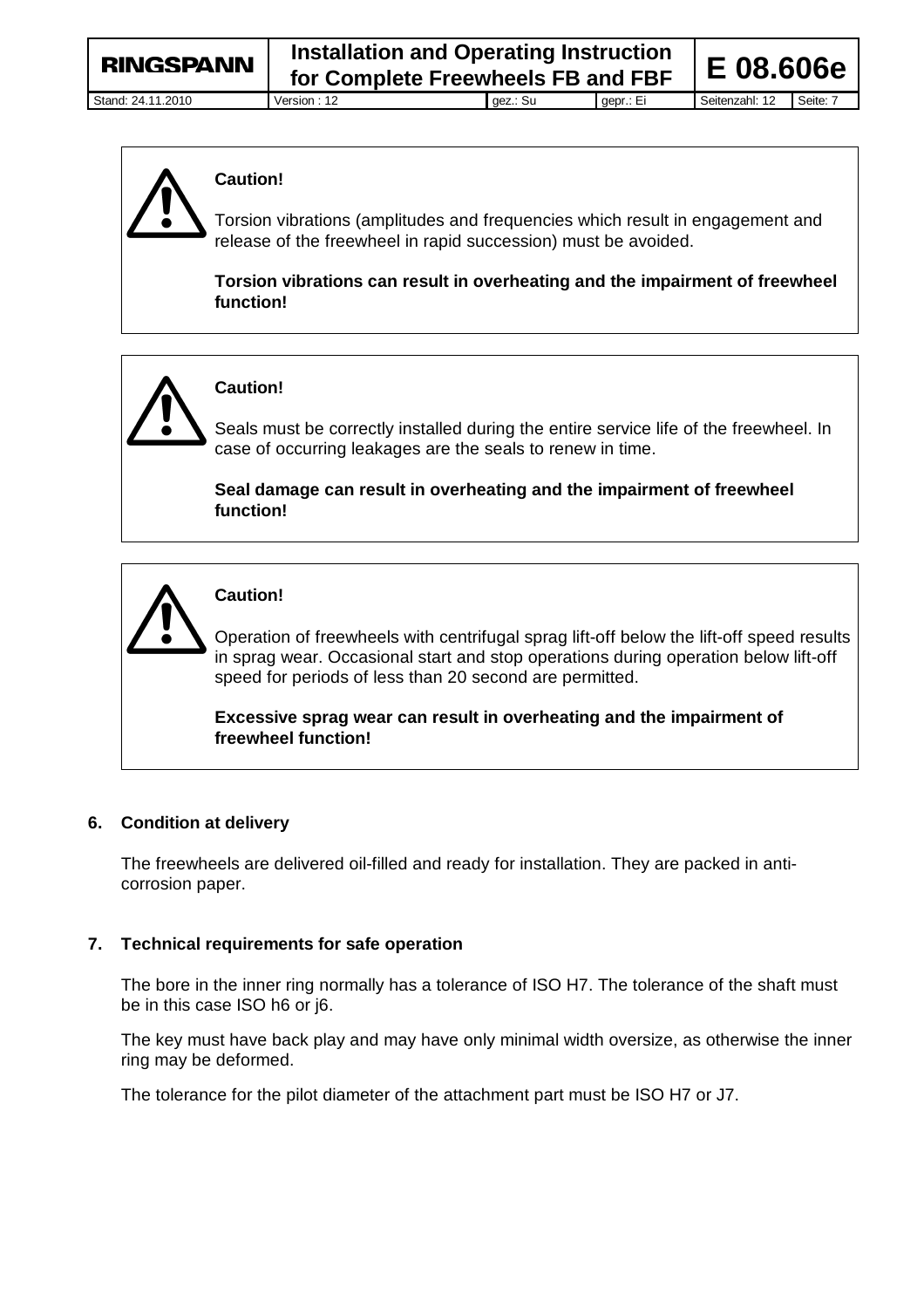# **8. Installation**

The direction of machine or system rotation must be determined prior to freewheel installation.

Mark this direction with an arrow on the shaft to which the inner ring of the freewheel is to be mounted.

Ensure that the freewheeling direction of the freewheel matches the direction marked on the shaft.



Apply only uniformly distributed pressure (without heating) to the front face of the inner ring when mounting the freewheel to the shaft.

If the freewheel is mounted with its outer ring on the centering device of the customer, this operation must be performed by applying uniform pressure to the front face of the outer ring around the entire circumference.



### **Caution!**

The freewheel may not be driven onto the shaft by applying hammer blows, as the built-in roller bearings may be damaged in the process!

Secure the axial position of the freewheel ring on the shaft.

For the fastening screws a material quality of 8.8 is sufficient. Tightening torques are to be selected in accordance with VDI 2230 on the basis of the existing friction values in a given case.



# **Caution!**

Screws with material grade 12.9 should not be used because of their low breaking elongation.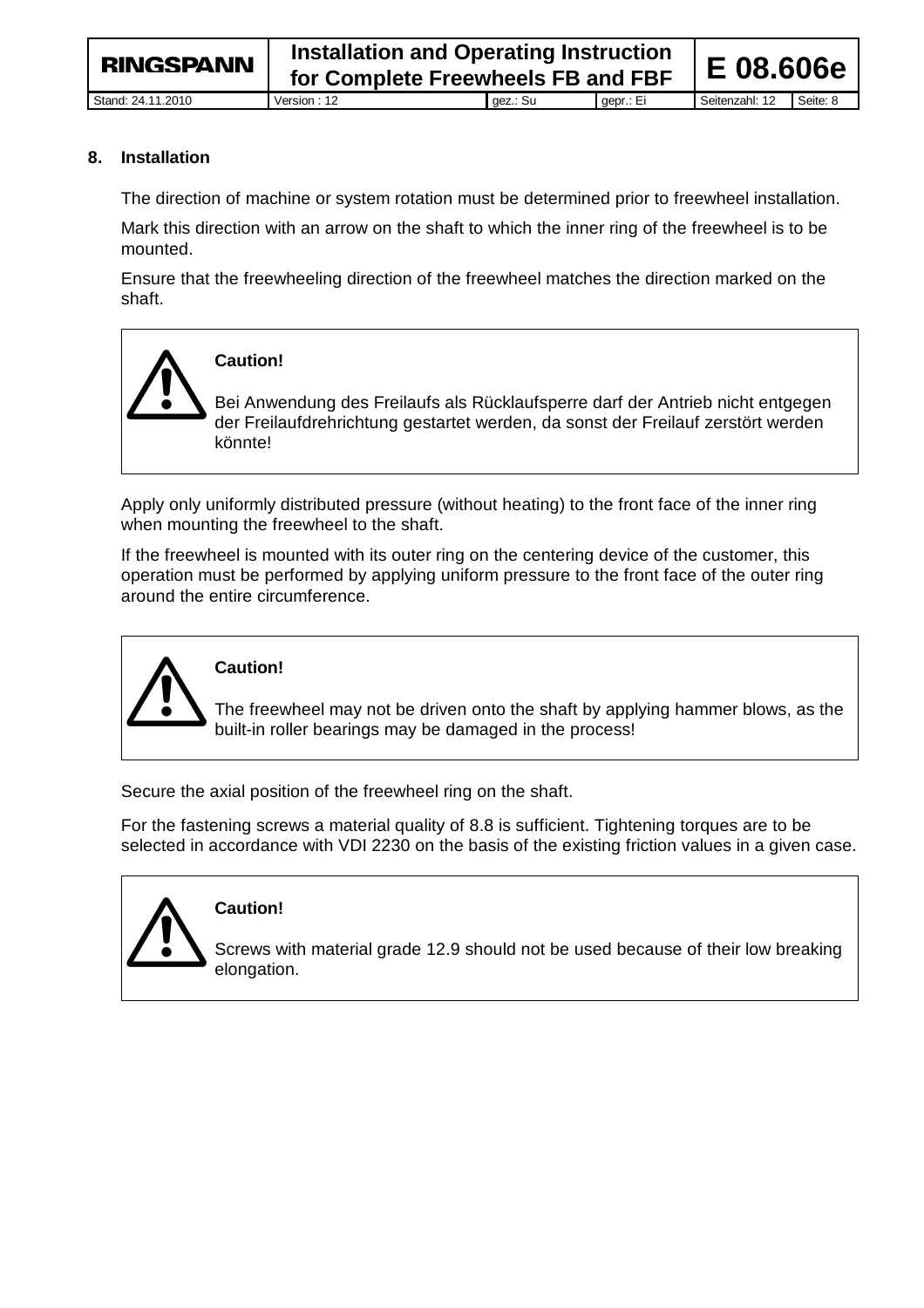#### **9. Inspection prior to commissioning**

The oil level must be checked prior to initial operation of the freewheel. (see Fig. [3]).



Three oil bores on the circumference of the freewheel are provided for this purpose.

- Turn the outer ring of the freewheel until two of the oil bores point upward at 45° angle to the middle axis.
- Remove the screws from these two oil bores and take out the gaskets.
- Pour oil into one of the oil bores until its runs out of the opposite bore. See the oil selection table in Section 11 "Lubricants" for the appropriate grade of oil.
- Close the two oil bores with the gaskets and screws.
- Turn the freewheel-outer ring against to the freewheel-inner ring by hand in the freewheeling direction (freewheeling operation). If the freewheel turns roughly, apply a light hammer blow to the outer ring while turning the freewheel by hand in the freewheeling direction.



#### **Caution!**

A certain degree of friction is caused by the seals. This is reduced after a short operating time.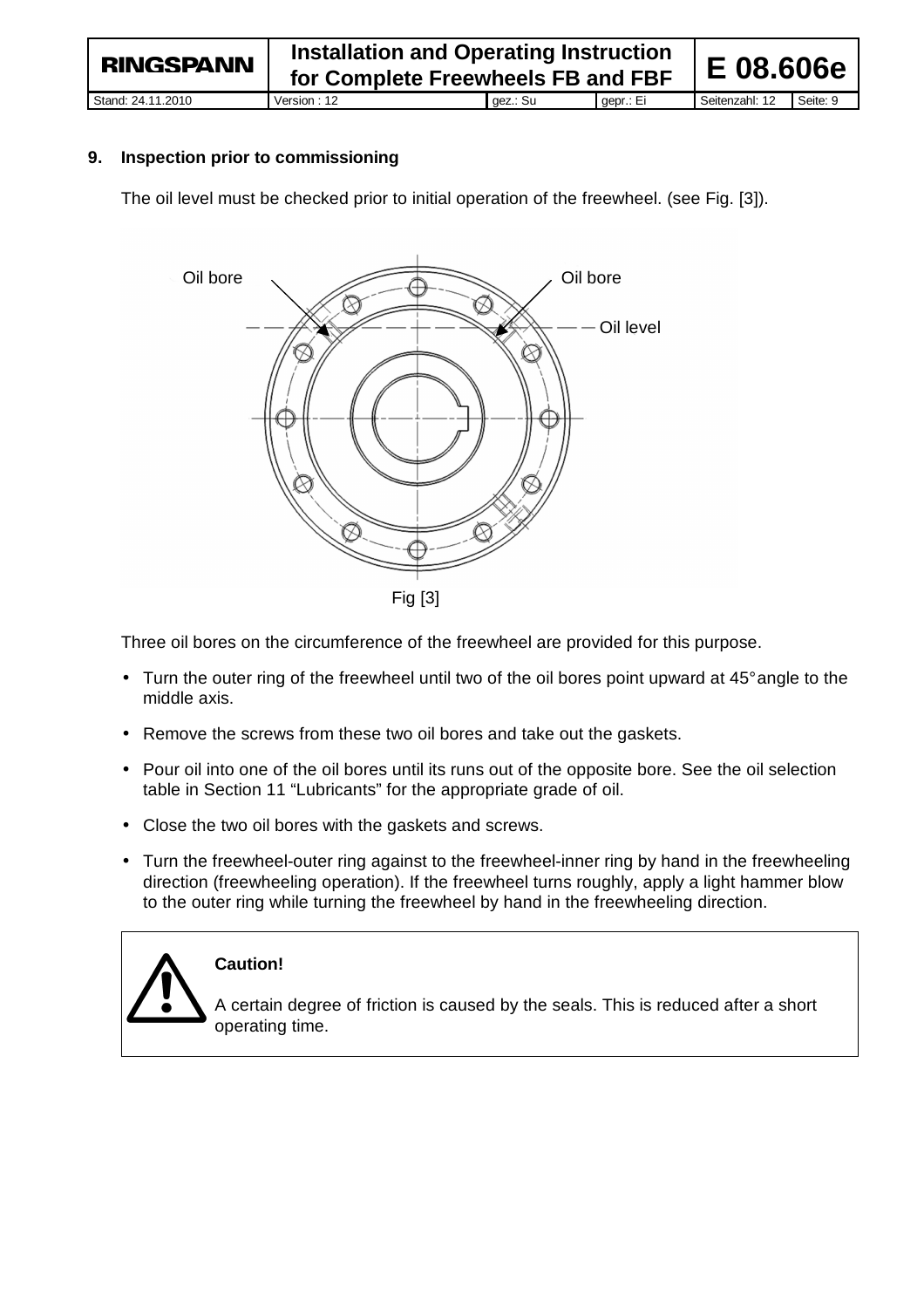#### **10. Maintenance**



# **Caution!**

The first oil change must be performed after 20 hours of operation!

During the first oil change, all particles accumulated during the "running in" procedure should be removed from the freewheel. That is why this oil change is required to ensure the service life of the freewheel.

Subsequent oil changes must be performed after every 2,000 operating hours, at a minimum.



# **Information!**

For a longer interval of oil change, we recommend using the synthetic lubricant MOBIL SHC 626..

If this lubricant is used, it must be changed after every 4,000 operating hours.

When the speed difference between the inner and outer ring will be less than 100 min<sup>-1</sup> longer oil change intervals are allowed after consultation.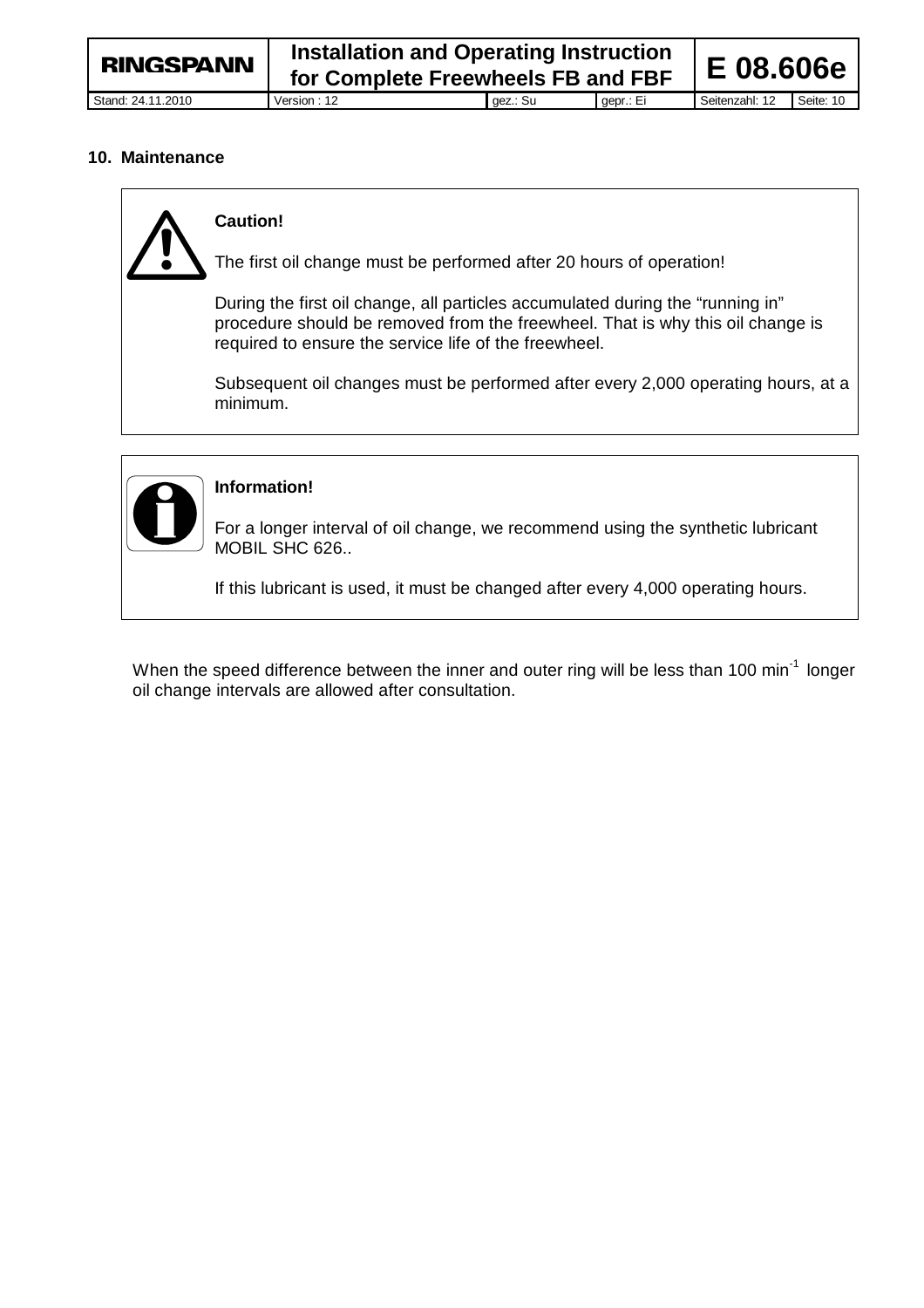# Oil change procedure:



- Turn the freewheel until the two of the three oil bores are positioned one above the other (see Fig. [4]).
- Remove the screws and gaskets from all three oil bores.
- Collect and dispose of the old oil in accordance with applicable regulations.
- Clean the freewheel with cleaning oil and dispose of the cleaning oil in accordance with applicable regulations.
- Close the lower oil bore with a gasket and screw..
- Turn the outer ring of the freewheel until the two open bores point upward at 45° angle to the middle axis (see Fig. [3]).
- Pour oil into one of the oil bores until its runs out of the opposite bore. See the oil selection table in Section 11 "Lubricants" for the appropriate grade of oil.
- Close the two oil bores with the gaskets and screws.



# **Caution!**

If seal problems occur (leakage) during operation, the machine or system must be shut down immediately. Determine the cause of the leak and replace the freewheel if necessary!